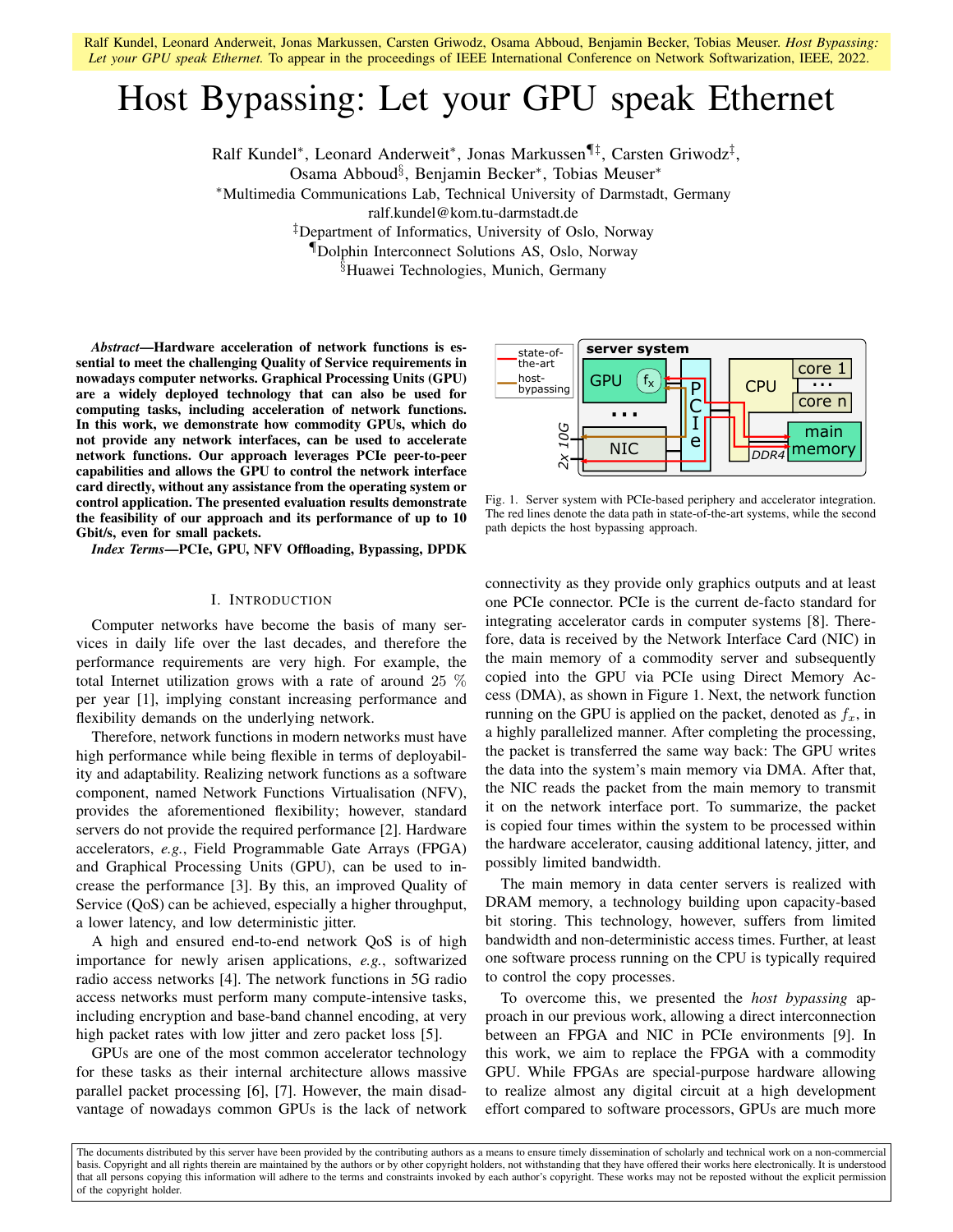

Fig. 2. Working principle of user space poll-mode NIC driver, communicating over a shared memory in the system's main memory with the application.

widely deployed and the development process is much simpler and very similar to conventional software engineering. In summary, we investigate the realization and performance of *host bypassing* with commodity off-the-shelf NICs and GPUs. This approach benefits from avoiding two memory copies per packet and bypassing the main memory.

The outline of this paper is as follows: First, we analyze the reception process of commodity NICs. Following this, we present our design for *host bypassing* with GPUs and present a detailed performance evaluation. Last, we present related work by other researchers and conclude the paper.

# II. BACKGROUND: USER SPACE POLL-MODE DRIVER

Modern high throughput NICs are typically connected to a server system by a poll-mode driver instead of conventional interrupt-based packet handling, as the overhead of interrupt handling would be too high. The most prominent commercially maintained poll-mode driver collection is the Data Plane Development Kit (DPDK), which is open-source and the basis for this work [10]. In this section, we introduce poll-mode drivers in detail as a basis for the GPU-based *host bypassing*.

## *A. Poll-mode Drivers*

Figure 2 depicts the working principle of NIC poll-mode drivers relying on a shared memory region accessible by the user space application and the NIC. Within this shared memory region, three different memories are realized:

Memory Buffer (mbuf): The largest memory area is used for storing packets to be sent or recently received. This memory region is aligned in constant-sized blocks, each storing a packet of the maximum allowed size, *e.g.*, 2048 bytes. The NIC and the user space application can read and write packets directly via DMA into this memory.

In addition to this, at least two ring buffers are used for handing over memory: The **rx descriptor ring** is a data structure allowing to hand over memory addresses between the NIC and user space application by a defined descriptor format. First, the application allocates at least one memory slot in the *mbuf* and writes these memory addresses into the according *rx descriptor ring entries*. Second, the NIC reads this address, and the next ingressing packet will be stored on the memory address in the *mbuf*. After storing the complete packet, the NIC overwrites the descriptor ring entry with multiple packet metadata, *e.g.*, receive timestamp and packet length, and the information that a packet is received. In parallel, the user space application continuously polls this descriptor entry until a packet is received. After the reception, the packet can be processed within the application, and the descriptor ring entry will be re-initialized with a new *mbuf* entry as described in the first step.

The descriptor ring typically has 64, 128, or 256 entries, allowing to receive and process packets asynchronously. For this, the *head pointer* indicates the position in the descriptor ring which contains the physical address for the next receiving packet. The *tail pointer* indicates the position in the ring describing the packet to be processed next by the application. By this, the NIC can receive many packets which do not have to be processed immediately by the application. In the given example of Figure 2, three packets are currently received but not yet processed. To avoid overruns of the ring, *i.e.*, the NIC receives packets faster than the user space application processes them, the *tail pointer* is written into the NIC periodically. The NIC is not allowed to increase the *head pointer* if this would imply a collision with the *tail pointer*.

Analogous to the receiving process, the tx descriptor ring is responsible for the transmission of packets (not shown in the figure). Packets are first written into the *mbuf*, and in a second step, this memory address is written into a descriptor entry of the *tx descriptor ring*. By updating the *tx tail pointer* of the NIC, the new packet is advertised and can be read via DMA by the NIC. Note that the tail pointer updates for receiving and sending can be performed for every packet but do not have to,  $e.g.,$  only for every  $8<sub>th</sub>$  packet to lower the PCIe bus utilization is sufficient.

# *B. Parallel Packet Processing*

To improve the performance further, NICs allow parallel packet handling. For this, N descriptor rings for receiving and sending packets can be used parallel. The NIC computes a hash value for each incoming packet based on a few packet header fields, including source and destination IP addresses and L4-ports. This hash value is used to determine in which ring the packet belongs into. Each ring can be processed by a different software process of the user space application without any synchronization to the other processes. For the sending of packets, parallelization can also be achieved with multiple rings. In this case, the distribution of packets into the rings can be arbitrary as the packets of all rings are sent on the same egress port.

# III. GPU-BASED PROTOTYPE

In the following, we present the design and prototypical implementation building upon the NVIDIA RTX 4000 GPU and the CUDA programming API. Further, we chose the Intel 82599 NIC, one of the most common interface cards in today's servers, together with the DPDK framework. To enable further research on our innovative host bypassing approach for GPUs, we provide the source code and detailed build instructions

The documents distributed by this server have been provided by the contributing authors as a means to ensure timely dissemination of scholarly and technical work on a non-commercial basis. Copyright and all rights therein are maintained by the authors or by other copyright holders, not withstanding that they have offered their works here electronically. It is understood that all persons copying this information will adhere to the terms and constraints invoked by each author's copyright. These works may not be reposted without the explicit permission of the copyright holder.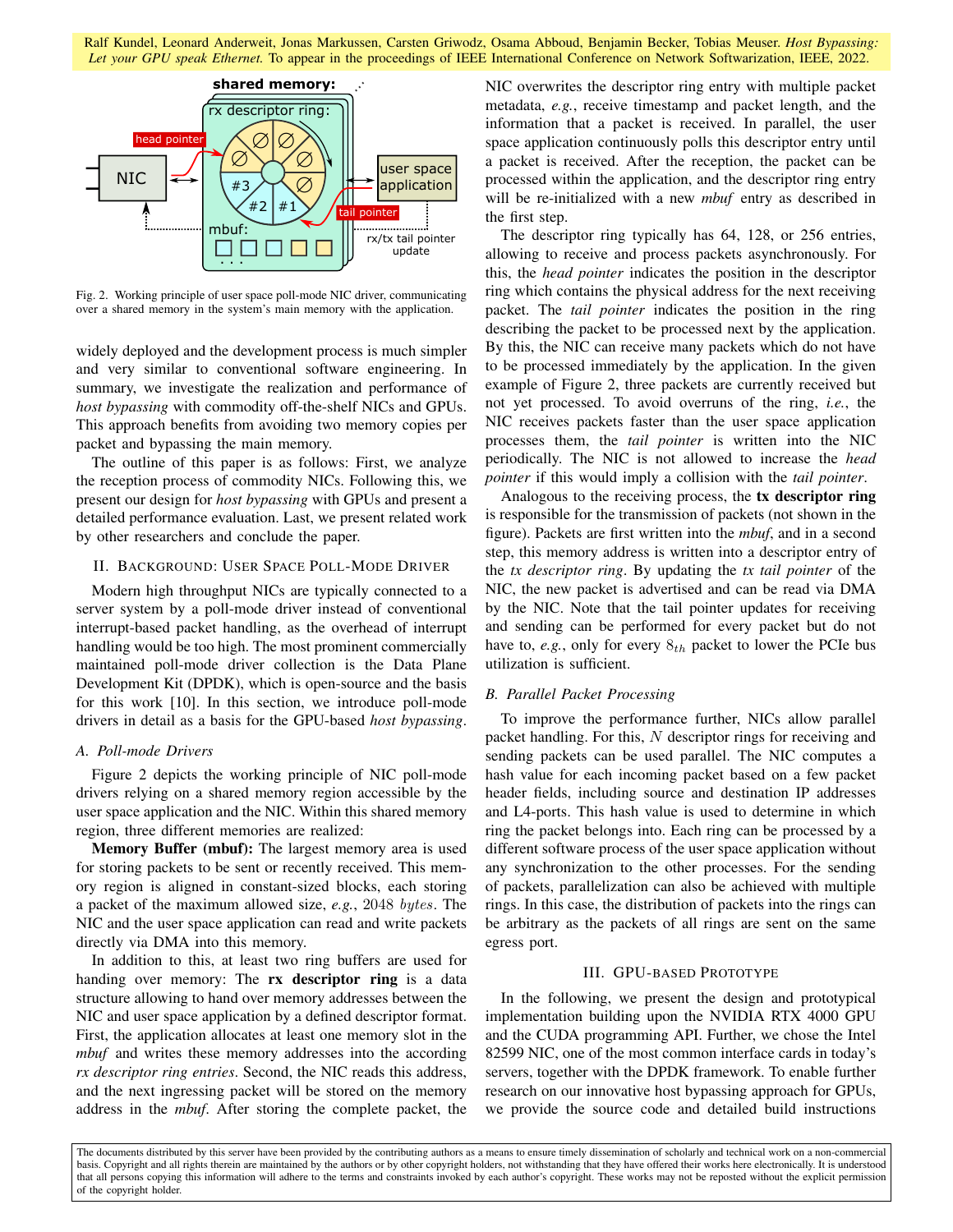open-source<sup>1</sup> . In general, the *host bypassing* emulates the behavior of the software driver (compare Figure 2) and works as follows: 1) A control process on the CPU, being part of the CUDA program, allocates memory in the GPU, accessible via physical addressing on the PCIe bus. For this, we build upon the *GPUDirect* technology. 2) The control process configures the GPU with the physical address of the NIC to enable tail pointer updates. 3) Last, a second control process configures the descriptor ring addresses within the NIC pointing on the GPU memory. This control process builds upon the DPDK framework, providing access to the low-level registers within the NIC. For this work, only minor modifications of the given DPDK API methods were required.

After these initial steps, the GPU can receive and send packets directly via the NIC without any active CPU process interaction. Consequently, the CPU resources can be used differently, or energy can be saved as no user space poll-mode driver processes are required anymore.

In the following, we present some key features in detail.

## *A. Memory Management*

The main principle of *host bypassing* is relocating the shared memory, which is used for the NIC to application communication, from the system's main memory into the GPU. For this, we allocate a single memory block in the GPU, providing sufficient capacity for all descriptor rings and the packet *mbuf*. However, by default, such memory can not be accessed from another PCIe endpoint by physical addressing. For this, we must compile and load a kernel module, enabling memory pinning. This kernel module provides a *pin memory* function, which is called by the initialization process, handing over the virtual address of the memory block as well as the PCIe bus and device ID of the GPU. As a result, this memory region is pinned to a fixed address within the physical address space of the GPU, and this address is returned. Further, within the CUDA application, the driver must modify the attributes of the memory pointer to enable synchronous memory operations on this memory region by the NIC and GPU simultaneously. Last, we must ensure that all PCIe permissions are set properly. The GPU and NIC must be allowed to write into the physical address range of each other. For this, PCIe bus mastering must be enabled and we recommend disabling the I/O Memory Management Unit (IOMMU). Furthermore, if there is a PCIe switch on the data path (compare Section IV-B), PCIe access control services must be disabled.

## *B. Parallel Packet Handling*

One or multiple descriptor rings can be utilized for receiving and sending packets. For this, we implemented two CUDA kernels for incoming and outgoing transmissions. The behavior of the receiving and sending program is based on the behavior of the DPDK reference driver, as described in Section II. We utilized two *CUDA streams*, allowing the parallel execution of these two kernels. Further streams for packet processing can

<sup>1</sup>https://github.com/ralfkundel/HostBypassing



Fig. 3. Packet flow in the system under test for two evaluation scenarios.

be easily added into this eco-system if required. The rx and tx kernels have a 1-dimensional block ID, indicating which ring they belong to. Within the allocated memory, all descriptor rings are arranged in ascending order, and the particular ring can be addressed by the base address, the ring size, and the process ID of the kernel. With our implementation, we tested one to eight descriptor rings; however, to serve even faster NICs, *e.g.*, 100 Gbit/s link speeds, a higher degree of parallelism might be needed. Modern GPUs are providing more than sufficient resources for this. As the single-thread performance of GPUs is much lower than on commodity CPUs, more than a single descriptor ring is likely required to achieve a high throughput.

Last, memory allocation must be performed within all rx kernel instances. Each rx kernel thread has its own memory allocation range in the global memory to circumvent any interference. The tx kernel is responsible for freeing memory after sending a packet; similarly, a network function that drops packets, *e.g.*, a firewall, must free the memory accordingly. Note that this allocation can not be realized with CUDA builtin functions. As stated above, the memory must be physically addressable from outside and set up before runtime. Therefore, we built an allocation mechanism, providing fixed-sized packet slots in the global memory, analogous to commodity drivers running on the host.

#### IV. EVALUATION

In this section, we present the evaluation results of *host bypassing* with commodity NICs and GPUs, stressing the expected performance increase. Figure 3 depicts the two main evaluation scenarios we investigate. The first scenario describes state-of-the-art packet I/O from the NIC into the system's main memory and the same path back. In this scenario, neither *host bypassing* nor any GPU accelerator is involved. This scenario can be seen as an upper bound of theoretically achievable performance for state-of-the-art approaches with a GPU accelerator, as the packets must be copied first into the system's main memory before being transferred into the GPU. Note that this upper bound is not realistic, as the transfer from the main memory to the GPU and back in state-of-theart GPU integration causes additional overhead. According to related work, in 2013 around  $30\mu s$  for a single packet transfer between main memory and GPU can be assumed, and thus we still assume multiple microseconds for the latest GPU technologies [11].The second scenario transfers packets to the GPU using the *host bypassing* approach. As the goal of this work is packet I/O only, the GPU sends the packet back onto the same NIC port without any further packet processing.

The documents distributed by this server have been provided by the contributing authors as a means to ensure timely dissemination of scholarly and technical work on a non-commercial basis. Copyright and all rights therein are maintained by the authors or by other copyright holders, not withstanding that they have offered their works here electronically. It is understood that all persons copying this information will adhere to the terms and constraints invoked by each author's copyright. These works may not be reposted without the explicit permission of the copyright holder.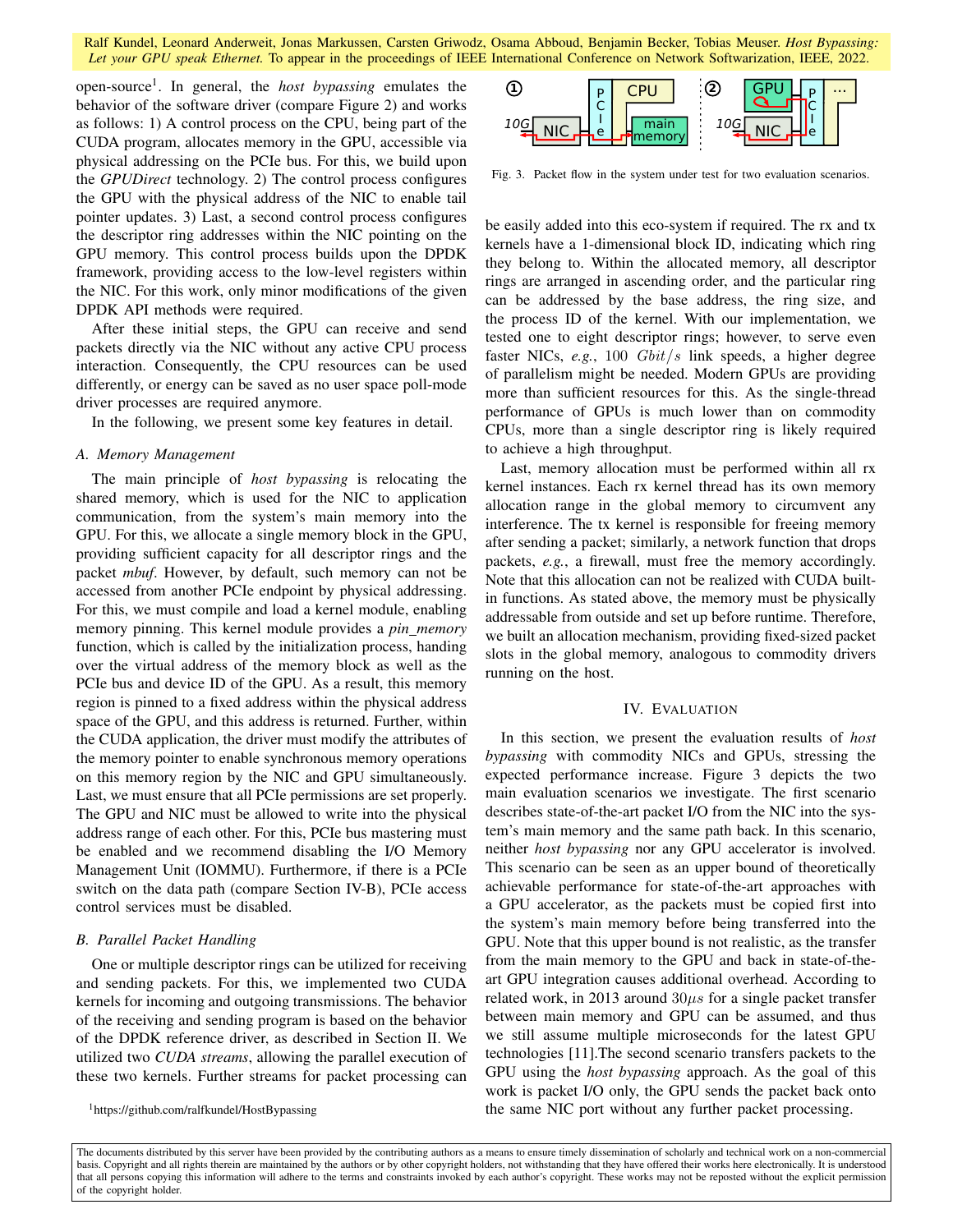

Fig. 4. Measurement setup for validating the *host bypassing* performance on GPUs utilizing the P4STA framework.

For evaluation, we measured latency, throughput, and packet loss of the *host bypassing* approach. To achieve a high measurement accuracy, we utilized the P4STA measurement framework, providing a nanosecond accuracy of up to 10  $Gbit/s$  link speed [12]. The general setup is shown in Figure 4 and consists of two load generation servers that create and validate test packets. The P4STA-Stamper is responsible for high-accurate latency measurement and packet loss detection. Further, as a single server can not generate a sufficiently high packet rate, the Stamper device can duplicate packets to achieve a high data rate even at small packet sizes. The System Under Test (SUT) is a commodity data center server with one Intel 82599 NIC and an NVIDIA RTX 4000 GPU. As mentioned in the respective sections, different CPU types from AMD and Intel are used.

# *A. General Performance*

In the following, we investigate the general performance of the *host bypassing* approach and the DPDK baseline (Scenario 1 and 2). Figure 5 depicts the latency over time experienced by the packets passing through the test system. In all cases, the input rate was limited to  $9.99 \; Gbit/s$ . The packet size, and by that, the packets per second rate, is varied between 300 bytes and 1000 bytes. In addition to the DPDK baseline (Scenario 1) and the GPU *host bypassing* approach (Scenario 2), we added the equivalent evaluation results from our prior work on *host bypassing* with FPGAs (Scenario 2') [9]. In all tests, the GPU and NIC are connected to a PCIe switch (Broadcom PEX 8747), and no data is forwarded through the PCIe root complex of the CPU, as shown in Figure 6. We did not observe any packet loss in one of these four tests, each consisting of millions of packets.

First, we discuss the DPDK baseline, receiving and sending 300-byte UDP packets. This packet size was chosen to stress the SUT and create more diverging results. We can observe that the latency is below 25  $\mu s$  for most of the time; however, it periodically peaks up to  $> 150 \mu s$ . We could not determine the reason for this, but it can be either caused by an interruption of the packet handling process, running on one of the CPU cores, or by accessing the main memory. A state-of-the-art system with GPU acceleration would have the same latency plus additional latency and jitter caused by transmitting the packet to and from the GPU accelerator.

The *host bypassing* results with FPGAs (named FPGA bypassing in the plot) show up a very low and constant latency,



Fig. 5. Measured latency for different test scenarios at 9.99 Gbit/s and 300/1000 byte packet size. No packet loss occurred in all tests. GPU bypassing with 1000 byte packets is stripped for readability reasons.

on average 7.99  $\mu s$ . This is caused by neither involving the system's main memory nor any DRAM-based memory on the FPGA. Further, the FPGA processes incoming and outgoing packets with digital circuits built especially for this purpose. This allows the FPGA to detect and process new packets within a few nanoseconds only.

The *host bypassing* results with GPUs (named GPU bypassing in the plot) are generated with eight rings for parallel receiving and sending packets each. The latency for 300 byte packets is significantly higher than for the DPDK baseline or the FPGA implementation. Nevertheless, zero packet loss occurred. As we can not observe the internals of the GPU at runtime, we could only speculate about the reasons, possibly caused by the global memory of the GPU, caching mechanisms, or the CUDA kernels running on them. Increasing the packet size to 1000 bytes, a more realistic average packet size in most computer networks, strongly decreases the jitter. However, the performance in terms of latency is still not comparable to the FPGA implementation. We assume that the internal architecture of GPUs, consisting of many processing cores and complex memory structures, is causing this nondeterministic processing behavior.

We can conclude that GPUs are currently no alternative to FPGAs for applications with very low jitter requirements, *e.g.*, less than 1  $\mu$ s. Indeed, GPUs are very well suited for many compute intensive network functions and the general performance of GPU-based *host bypassing* is very good, *e.g.*, even for small packet sizes, zero packet loss occurs. This approach is superior by design to state-of-the-art techniques, performing network function offloading on GPUs.

# *B. PCIe Topology Influence*

PCIe endpoints can be connected to the PCIe network in multiple ways. As shown in Figure 6, they can be either attached to the PCIe root complex of the CPU or to an external PCIe switch, increasing the total number of PCIe endpoints that can be attached to the system simultaneously. In the following, we consider two scenarios: Either the NIC and GPU are both connected to the CPU root complex (Intel Xeon Silver

The documents distributed by this server have been provided by the contributing authors as a means to ensure timely dissemination of scholarly and technical work on a non-commercial basis. Copyright and all rights therein are maintained by the authors or by other copyright holders, not withstanding that they have offered their works here electronically. It is understood that all persons copying this information will adhere to the terms and constraints invoked by each author's copyright. These works may not be reposted without the explicit permission of the copyright holder.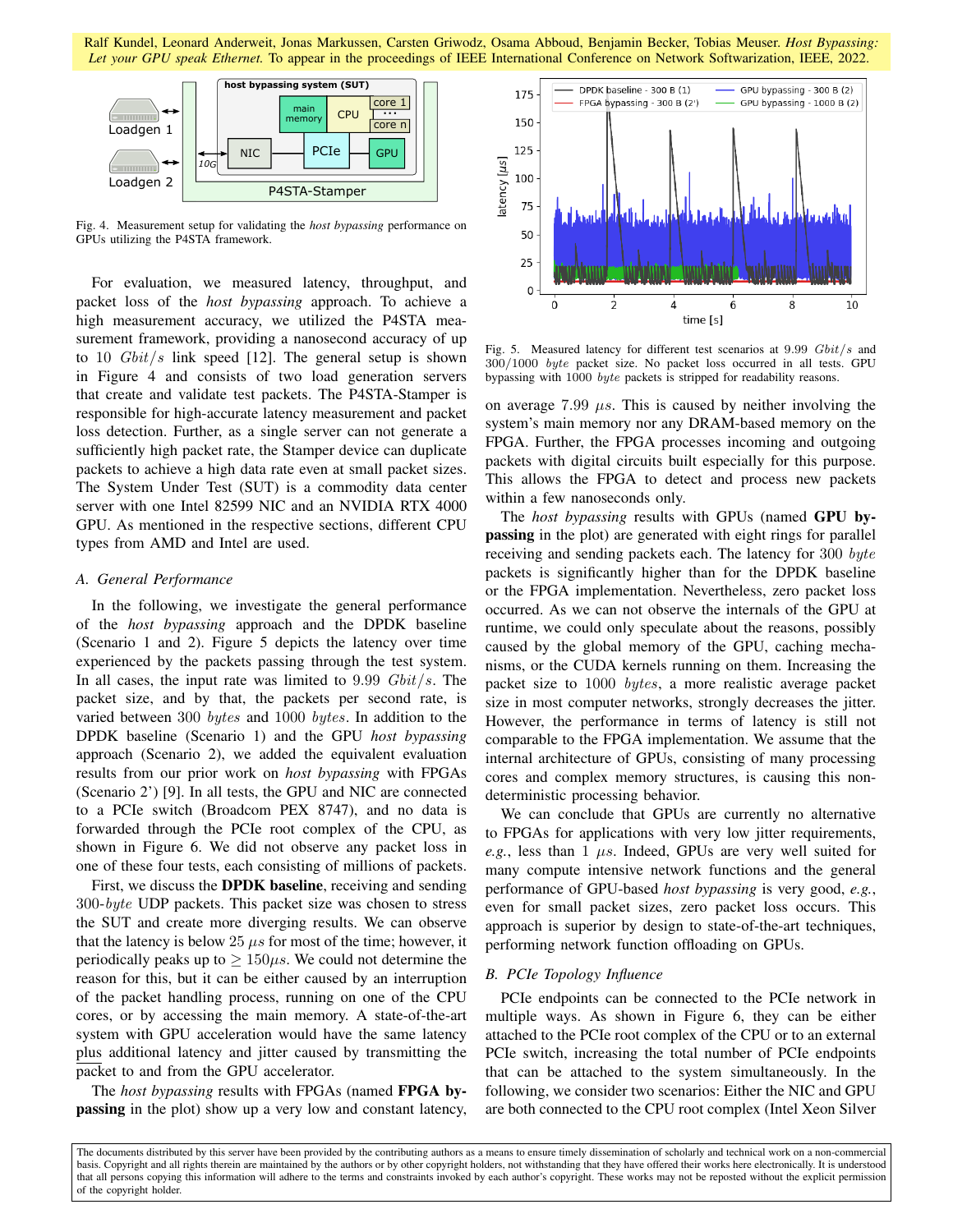

Fig. 6. Different PCIe topology scenarios evaluated in this work.

|                                                      | avg.<br>latency | latency<br>std. dev. | packet<br>loss |
|------------------------------------------------------|-----------------|----------------------|----------------|
| <b>Broadcom</b><br><b>PEX 8747</b>                   | $544.18\mu s$   | $99.68\mu s$         | $6.45\%$       |
| <b>AMD</b><br>Epyc 7402<br>Intel Xeon<br>Silver 4110 | $564.67\mu s$   | $94.75\mu s$         | 7.72%          |
|                                                      | $583.73\mu s$   | $98.36\mu s$         | 9.82%          |

TABLE I

PERFORMANCE CHARACTERISTICS FOR 4 RX/TX RINGS AND 300 BYTE PACKETS AT 9.99 Gbit/s DEPENDING ON THE PCIE INFRASTRUCTURE.

4110 and AMD Epyc 7402), or both are connected to a PCIe switch (Broadcom PEX 8747).

The results in Table I are created with 4 descriptor rings for receiving and 4 rings for sending packets. Compared to 8 rings, this causes packet loss in all scenarios and we can investigate the point-of-failure more precisely. In all cases, the input rate was a constant stream of packets with 300 bytes each at  $9.99 \; Gbit/s$ . The measured latency is a product of the maximum throughput and the receive buffer size of the NIC, which is constant. Consequently, a higher throughput causes a lower average latency. The packet loss is inverse to the throughput of the system, and the different PCIe architectures must cause the discrepancy between the runs. Consistent with our prior work [9], the PCIe switch has the best performance, followed by the AMD and Intel CPU. However, in contrast to the FPGA implementation, utilizing only a single ring for receiving and sending packets, the difference between the PCIe architectures is much lower. This might be either caused by an optimized PCIe interface of the GPU for common CPUs, or by the four parallel data transmissions which better utilize the PCIe root complex capabilities of the investigated CPUs.

### *C. Parallel Packet Handling*

To improve the performance of *host bypassing* on GPUs, we enabled packet receiving and sending by up to 8 parallel descriptor rings each. Figure 7 shows the latency distribution for 1000 byte packets at 7.4  $Gbit/s$ , the maximum achievable rate without packet loss for all ring sizes. It is noteworthy that the latency and jitter are lowest for a single rx and tx descriptor ring. The higher jitter and latency might be caused by the multiple threads within the CUDA kernels accessing the same global memory interfering with each other.

The results in Table II show that for a single descriptor ring at maximum-sized packets, *i.e.*, 1500 bytes, and 9.99 Gbit/s throughput, zero packet loss and no packet reordering occurs. Furthermore, the latency's standard deviation is very low (a reduction by  $\sim 99\%$ ) compared to the aforementioned experiments with smaller packets sizes and multiple rings.



Fig. 7. Latency distribution in a non-overloaded scenario depending on the number of rx/tx rings. The 1000 bytes test packets are shaped to 7.4 Gbit/s.

| Rings | packet<br>size | avg.<br>latency | latency<br>std. dev. | packet<br>loss    | reordered<br>packets |
|-------|----------------|-----------------|----------------------|-------------------|----------------------|
|       | 1500           | $9.76\mu s$     | 87.7 <i>ns</i>       | $\mathbf{\Omega}$ |                      |
|       | 300            | $1790\mu s$     | $50.3\mu s$          | 74.78%            | 0.01%                |
| 2     | 300            | $1000\mu s$     | $87.7\mu s$          | 51.64%            | 49.49%               |
| 4     | 300            | $544.2\mu s$    | 99.7 <sub>µs</sub>   | 6.45%             | 42.28%               |
| 8     | 300            | $27.17 \mu s$   | $7.6 \mu s$          | $\mathbf{0}$      | 38.20%               |

TABLE II

GPU HOST BYPASSING PERFORMANCE CHARACTERISTICS DEPENDING ON THE NUMBER OF CONCURRENT THREADS (RX AND TX RINGS) FOR PACKET HANDLING BETWEEN NIC AND GPU.

To measure this, we captured each packet before and after the SUT and checked that the packet timestamps were strictly monotonously ascending. After decreasing the packet size to 300 bytes, massive packet loss occurs for a single ring. As the throughput in bits per second remained unchanged, we can determine the packet rate as the limiting factor, which is typical for virtual network functions. The number of reordered packets is close to zero; however, we observed a few reordered packets. This reordering might be caused by incorrect packet handling in this overloaded situation. When the number of descriptor rings is increased to two, the throughput is also almost doubled. This is a good indicator for the receive thread to be the bottleneck. Now, massive packet reordering can be observed, as two or more threads are sending packets asynchronously from each other. However, this can be the case for many other network functions that perform parallel packet processing as well, and is generally not a disadvantage. With 8 descriptor rings, we observed zero packet loss even for small packets but still high packet reordering.

To summarize, in order to achieve high throughput in GPUs, receiving and sending packets in parallel is mandatory. However, this causes massive packet reordering and is therefore improper for some networking applications. However, avoiding reordered packets may be possible at a high price of synchronization and is not required for most applications.

# V. RELATED WORK

Utilizing PCIe-based hardware accelerators and their connectivity has been discussed in related work before.

*Vasiliadis et al.* presented a framework for GPU-based packet processing, providing basic network functionality, *e.g.*, TCP stream processing, to enable rapid and efficient applica-

The documents distributed by this server have been provided by the contributing authors as a means to ensure timely dissemination of scholarly and technical work on a non-commercial basis. Copyright and all rights therein are maintained by the authors or by other copyright holders, not withstanding that they have offered their works here electronically. It is understood that all persons copying this information will adhere to the terms and constraints invoked by each author's copyright. These works may not be reposted without the explicit permission of the copyright holder.